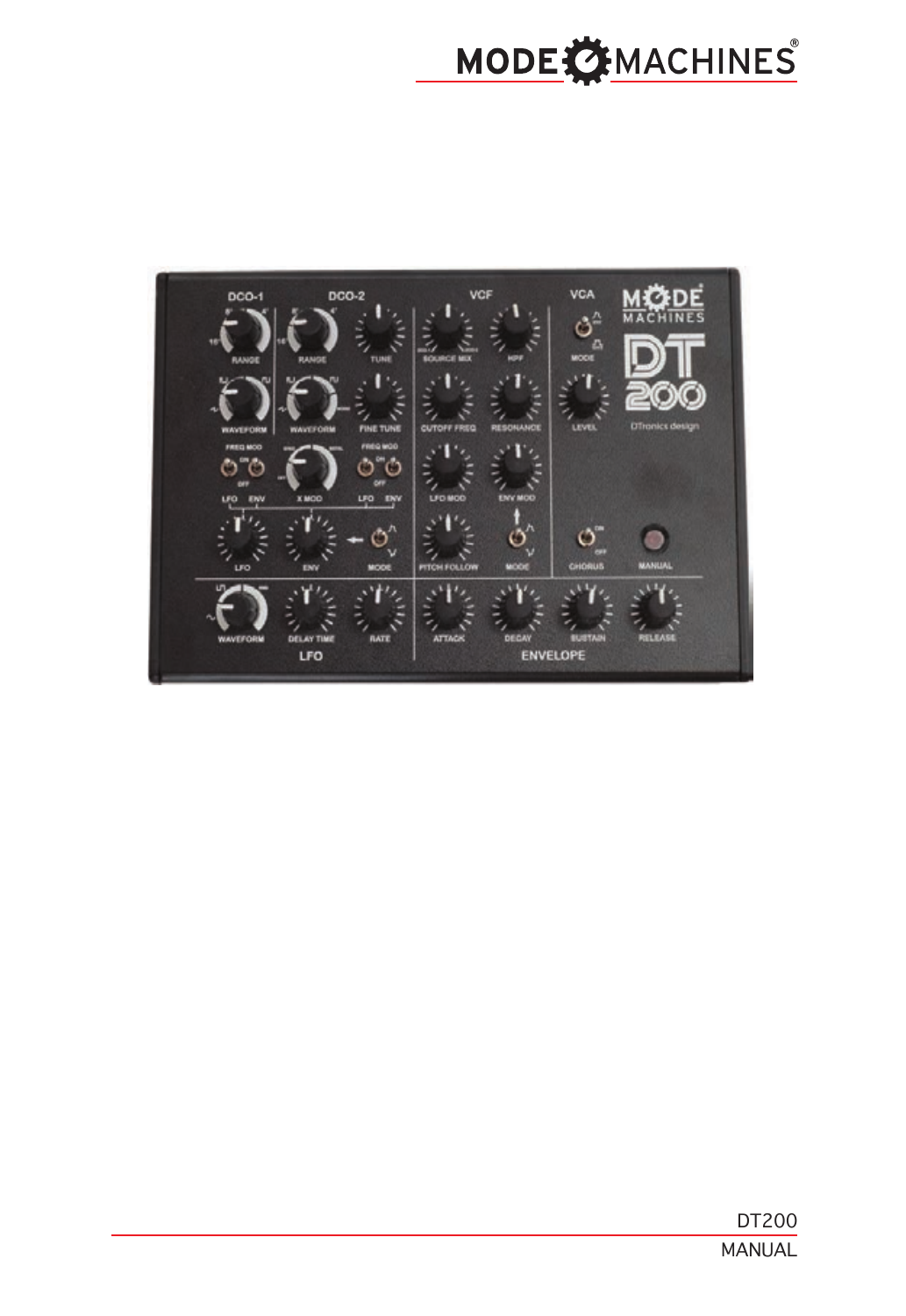

- $\blacksquare$ Range
- $\mathbf{2}$ Waveform
- 3 Frequentiemodulation LFO /ENV switch
- $\binom{4}{ }$ Cross modulation
- $\left(5\right)$ Tune
- 6 Fine Tune
- $\binom{7}{ }$ LFO Depth / ENV Depth
- 8 Polarity switch
- 9 Source mix
- $\overline{10}$ HPF Cutoff Frequentie
- 11) Cutoff Frequency
- $\overline{12}$ Resonance
- 13 LFO Modulation
- 14 ENV Modulation
- $(15)$ Pitch follow
- $(16)$ Polarity switch
- $(17)$ VCA Mode
- 18 VCA Level
- $(19)$ LFO Waveform
- $\overline{20}$ Delay Time

23  $(24)$ Sustain level Decay Time

Attack Time

Rate

 $(21)$ 

22

- 25 Release Time
- 26 Chorus switch
- 27 Manual Button
- 28 DIN jack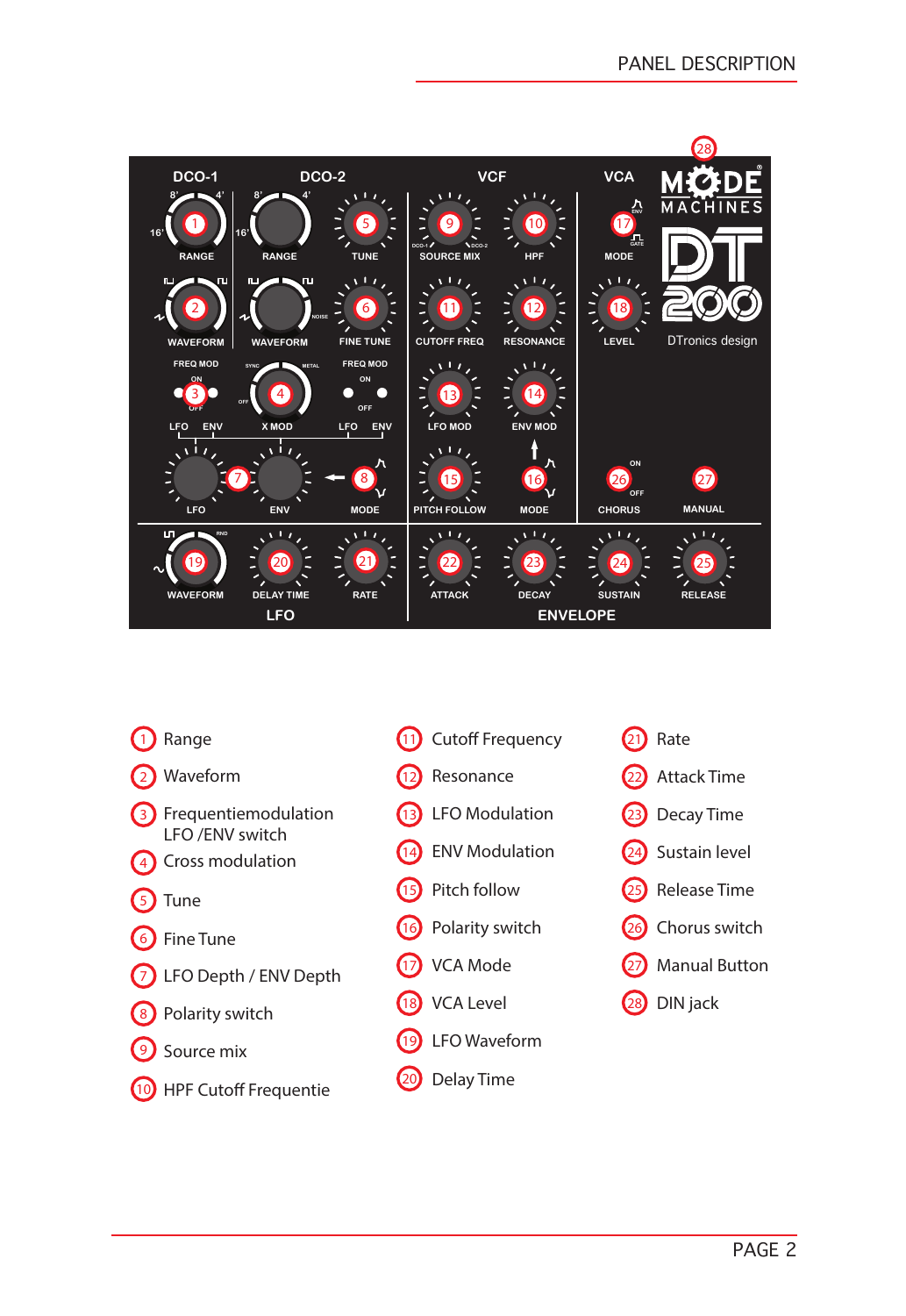- 1) Make sure that the JX-3P is turned off
- 2) Connect the DIN jack and the Programmer Input jack on the rear panel of the JX-3P with the DIN cord (6p)
- 3) Set the Ext. Selection switch on the rear panel of the JX-3P to the Programmer position.
- Turn the JX-3P on. The JX-3P supplies power to the DT200 4)
- When the DT200 is turned on, the Red LED will flash 2 times, showing everything is ok. 5)
- 6) The DT200 has no sound source itself, therefore no sound is obtained unless connected to the JX-3P.

If the red LED stays on, there is no communication with the synthesizer, this can be a defective cable or defective synthesizer.

A WRITE button is not present on the DT200. To write patches to memory, use the WRITE button on the synthesizer.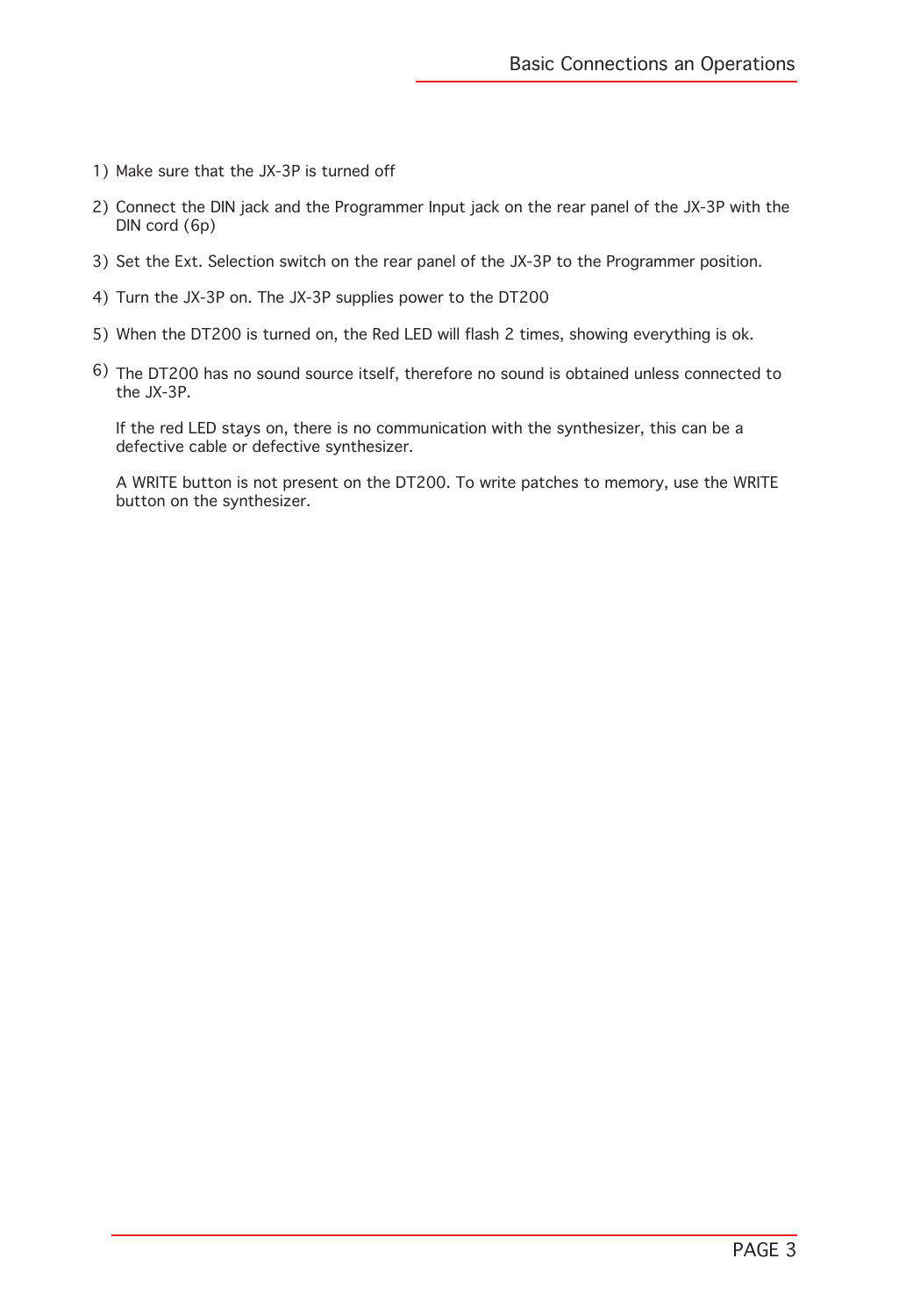[Programmer DT-200]

#### DCO-1

Range (4' , 8' , 16') Waveform  $(\nu, \; {\tiny\rm I\hspace{-1.2ex}I\hspace{-1.2ex}I}, \; {\tiny\rm I\hspace{-1.2ex}I\hspace{-1.2ex}I})$ Frequentie Modulation (LFO, ENV)

## DCO-2

Range (4' , 8' , 16') Waveform  $(\sim, \pi, \pi)$ Tune (Approx. +/- 1200 cent) Fine Tune (Approx. +/- 50 cent) Frequency Modulation (LFO, ENV) Cross Modulation (Sync, Metal) Modulation Sens (LFO, ENV)

## **VCF**

Source mix HPF Cutoff Frequency LPH Cutoff Frequency Resonance ENV Modulation Polarity LFO Modulation Pitch Follow

# **VCA**

Mode (ENV, Gate) Level

# ENV

Attack Time Decay Time Sustain Level Release Time

# LFO

Waveform ( Random) Delay Time **Rate** 

### **Chorus**

Chorus switch (ON / OFF)

Function buttons Manual button

#### DIN jack DIN6P

**Dimensions** 218(W) 150(D) x 40(H)mm

Weight 0.9 kg

#### Accessories DIN cord (DIN6P)

Specifications are subject to changes without notice